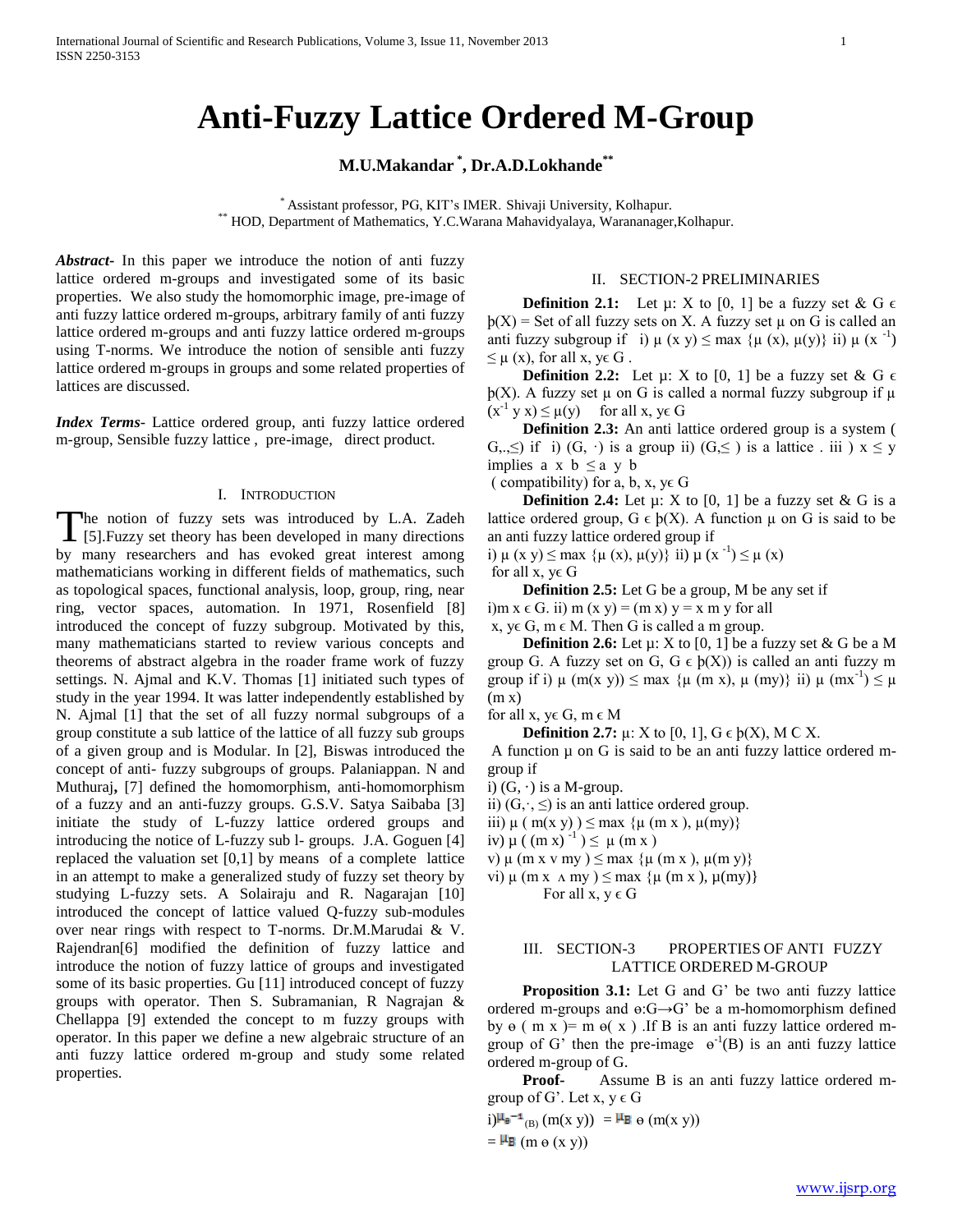$=\frac{\mu_B}{\mu_B}$  (m  $\varphi(x)$   $\varphi(y)$ )  $\leq$  max  $\{H_B(m \theta (x)), H_B(m \theta (y))\}$  $\leq$  max {  $\frac{\mu_B}{\mu_B}$  (  $\Theta$  (m x)),  $\frac{\mu_B}{\mu_B}$  (  $\Theta$  (m y))}  $\leq$  max  $\{ \mu_{\mathbf{e}}^{-1} \right|_{\text{(B)}} (\text{m x}), \mu_{\mathbf{e}}^{-1} \right|_{\text{(B)}} (\text{m y}) \}$ ii) $\mu_{\mathbf{e}}^{-1}$  (B)  $(m x)^{-1}$ ) =  $\mu_{\mathbf{B}}$   $\Theta$   $((m x)^{-1})$  $=\frac{\mu_B}{\sigma}$  ( $\theta$  (m x))<sup>-1</sup>  $=\frac{\mu_B}{\mu_B}$  (m  $\varphi$  (x ))<sup>-1</sup>  $\leq$  **µB** (m  $\theta$  (x))  $\leq$  **µB** ( $\theta$  (m x))  $\leq$   $\frac{\mu_{e} - i}{\mu_{B}}$  (m x)  $iii)$  $\mu_{\theta}$ <sup>-1</sup> (B) (m x v my) =  $\mu_{\theta}$  (m x v m y)  $=$   $\frac{\mu_B}{\sigma}$   $\Theta$ (m x) v  $\Theta$ (m v)  $\leq$  max {  $\mu$ B  $\Theta$ ( m x),  $\mu$ B  $\Theta$ ( m y))  $\leq$  max  $\{ \frac{\mu_{\theta} - i}{(B)} (m x), \frac{\mu_{\theta} - i}{(B)} (m y) \}$  $iv)^{\mu_{\theta} - 1}$  (B)  $(m x \wedge my)$  =  $^{\mu_{\theta}}$  e  $(m x \wedge m y)$  $=$   $\frac{\mu_B}{\sigma} \Theta(m x) \Delta \Theta(m y)$  $\leq$  max  $\{ \mu_B \Theta(m x), \mu_B \Theta(m y) \}$ 

 $\leq$  max  $\{ \frac{\mu_{\theta} - 1}{(B)} (m x), \frac{\mu_{\theta} - 1}{(B)} (m y) \}$ 

Therefore  $e^{-1}(B)$  is anti fuzzy lattice ordered m-group of G.

 **Proposition 3.2:** Let G and G' be two anti fuzzy lattice ordered m-groups and ɵ:G→G' be a

m-epimorphism. B is a fuzzy set in G'. If  $e^{-1}(B)$  is an antilattice ordered m-group of G then B is an anti fuzzy lattice ordered m group of G'.

**Proof-** Let  $x, y \in G'$ , therefore there exist an element a, b  $\epsilon$ G such that  $\Theta$ (a) = x and  $\Theta$ (b) = y.

i)  $\mathbf{H}_B$  (m(x y)) =  $\mathbf{H}_B$  (m( $\Theta$ (a)  $\Theta$ (b))  $=$   $\frac{\mu}{\text{B}}$  (m  $\theta$  (a b))  $=$   $\frac{\mu}{\text{B}}$   $\theta$  ( m (a b))  $=\frac{\mu_{\theta} - 1}{(B)}$  (m(a b))  $\leq$  max {  $\mu_{\theta}$ <sup>-1</sup> <sub>(B)</sub> (ma)),  $\mu_{\theta}$ <sup>-1</sup> <sub>(B)</sub> (m b))}  $\leq$  max  $\{ \mu_{\mathbf{B}} \varrho \in \mathfrak{m} \text{ a} \}$ ,  $\mu_{\mathbf{B}} \varrho \in \mathfrak{m} \text{ b} \}$  $\leq$  max  $\{ \mu_B \text{ m } \Theta$  ( a),  $\mu_B \text{ m } \Theta$  ( b)}  $\leq$  max  $\{ \mu_B$  (m x),  $\mu_B$  (my)} ii) $\frac{\mu_B}{\mu}$  ( (m x)<sup>-1</sup>) =  $\frac{\mu_B}{\mu}$  (m  $\vartheta$  ( a) )<sup>-1</sup>  $=$   $\mu_B$  ( $\theta$  (m a) )<sup>-1</sup>  $=$   $\mathbf{\mu}$  B  $(\mathbf{\Theta} \text{ (m a)}^{-1})$  $=\frac{\mu_{\theta} - 1}{(B)}$  (m a)<sup>-1</sup>  $\leq$   $\frac{\mu_{e} - i}{\mu_{B}}$  (m a)  $\leq$  $\mu$  **B**  $\Theta$  (m a)  $\leq$  **H** B m  $\Theta$ (a)  $\leq$   $\frac{\mu}{\beta}$  (m x)  $\lim_{x \to 0} \frac{\mu_B}{\mu_B}$  (m x v m y)=  $\frac{\mu_B}{\mu_B}$  (m  $\Theta$  ( a) v m  $\Theta$  ( b))  $=$   $\frac{\mu_B}{\sigma}$  ( $\theta$  (m a) v  $\theta$  (m b))  $=\frac{\mu_B}{\sigma}$  ( $\theta$  (m a v m b))  $=$  $\frac{\mu_{\theta} - 1}{\mu_{\theta}}$  (m a v m b)  $\leq$  max  $\{{}^{\mu_{\theta}-1}{}_{(B)}$  (ma),  ${\mu_{\theta}}^{-1}{}_{(B)}$  (m b)}  $\leq$  max  $\{ \mu_B \Theta(m a), \mu_B \Theta(m b) \}$  $\leq$  max  $\{ \mu_B \text{ m } \Theta(a), \mu_B \text{ m } \Theta(b) \}$ 

 $\leq$  max {  $\mu$ <sub>B</sub>( m x),  $\mu$ <sub>B</sub>( m y)} iv)  $\mu_B$  (m x  $\Lambda$  m y) =  $\mu_B$  (m  $\theta$  ( a)  $\Lambda$  m  $\theta$  ( b))  $=\mathbf{H}_{\mathbf{B}}$  ( $\Theta$  (m a)  $\Lambda$   $\Theta$  (m b))  $=\frac{\mu_B}{\sigma}$  ( $\theta$  (m a  $\Lambda$  m b))  $=$  $\frac{\mu_{\theta} - 1}{B}$  (m a  $\Lambda$  m b)  $\leq$  max  $\{ \frac{\mu_{\theta} - 1}{B}$  (ma),  $\frac{\mu_{\theta} - 1}{B}$  (m b)  $\leq$  max {  $\mu$ B  $\Theta$ ( m a),  $\mu$ B  $\Theta$ ( m b))  $\leq$  max  $\{ \mu_B \text{ m } \Theta(a), \mu_B \text{ m } \Theta(b) \}$  $\leq$  max {  $\mu$ <sub>B</sub> $\left($  m x),  $\mu$ <sub>B</sub> $\left($  m y)} B is an anti fuzzy lattice ordered m group of G'. **Proposition 3.3:** If  ${A_i}$  is a family of an anti-

lattice ordered m-group of G then U  $A_i$  is an anti-fuzzy lattice ordered m-group of G where U A<sub>i</sub> = { x, v  $\mathsf{H}_{\mathsf{A}i}(x) / x \in G$  } **Proof-**  $x, y \in G$ i)(U  $\frac{\mu_{Ai}}{\mu_{Ai}}$  ) m(x y ) = v  $\frac{\mu_{Ai}}{\mu_{Ai}}$  m (x y)  $=$  v  $\mu_{Ai}$  (m x m y)  $\leq$  y max  $\{H_{Ai}$  (m x),  $H_{Ai}$  (m y)  $\}$  $\leq$  max {  $(U\mu_{Ai})$  (m x),  $(U\mu_{Ai})$  (m y) } ii)(U  $\frac{\mu_{Ai}}{\mu_{Ai}}$  ) (m x)<sup>-1</sup> = v  $\frac{\mu_{Ai}}{\mu_{Ai}}$  (m x)<sup>-1</sup>  $\leq$  v  $\frac{\mu_{Ai}}{\mu_{Ai}}$  (m x)  $\langle U | \mu_{Ai} \rangle$  (m x)  $\sin(\frac{U \mu_{Ai}}{\mu_{Ai}})$  (m x v m y ) = v  $\mu_{Ai}$  (m x v m y)  $\leq$  v max  $\{ \frac{\mu_{Ai}}{\mu_{Ai}} \text{ (m x)}, \frac{\mu_{Ai}}{\mu_{Ai}} \text{ (m y)} \}$  $\leq$  max {  $(U\mu_{Ai})$  (m x),  $(U\mu_{Ai})$  (m y) }  $iv)(\overline{U \mu_{Ai}})(m x \wedge m y) = v \mu_{Ai} (m x \wedge m y)$  $\leq$  v max  $\{ \frac{\mu_{Ai}}{\mu_{Ai}} \text{ (m x)}, \frac{\mu_{Ai}}{\mu_{Ai}} \text{ (m y)} \}$  $<$  max {  $(U\mu_{Ai})$  (m x),  $(U\mu_{Ai})$  (m y) }

**Proposition 3.4:** If A is a fuzzy set in G such that all nonempty level subset U ( A ; t) is an anti fuzzy lattice ordered m-group of G then A is an anti fuzzy lattice ordered m-group of G.

**Proof-** Let x,  $y \in U(A; t)$ , we have  $A(m x) \le t$  and A (m y)  $\leq$  t. So that A (m(x y))  $\leq$  t

i)A  $(m(x y)) \leq t$  $\leq$  max { t, t }  $\leq$  max { A(m x), A(my)} ii)A  $((m x)^{-1}) \le t = A(m x)$ iii)A( m x v my )  $\leq t$  $\leq$  max { t, t }  $\leq$  max { A(m x), A(my) } iv)A( m x  $\Lambda$  my)  $\leq t$  $\leq$  max { t, t }  $\leq$  max { A(m x), A(my) } Therefore A is an anti fuzzy lattice ordered m-group.

**Proposition 3.5:** Let A be an antim-group of G. Let  $A^*$  be a fuzzy set in G defined by  $A^*$  (x) =  $A(x) + 1 - A$  (e) for all x  $\epsilon G$ . Then  $A^*$  is an anti-fuzzy lattice ordered m-group of G containing A. **Proof** – Let  $x, y \in G$ 

i) $A^*$  (m(x y)) = A (m (x y)) +1- A (e)  $\leq$  max $\{A$ (m x), $A$ (my) $\}$  +1 – $A$ (e)  $\leq$  max  $\{A(m x) +1-A(e), A(m y) +1-A(e)\}$  $\leq$  max  $\{A^*(m x), A^*(my)\}$ ii) $A^*((m x)^{-1}) = A((mx)^{-1}) + 1 - A(e)$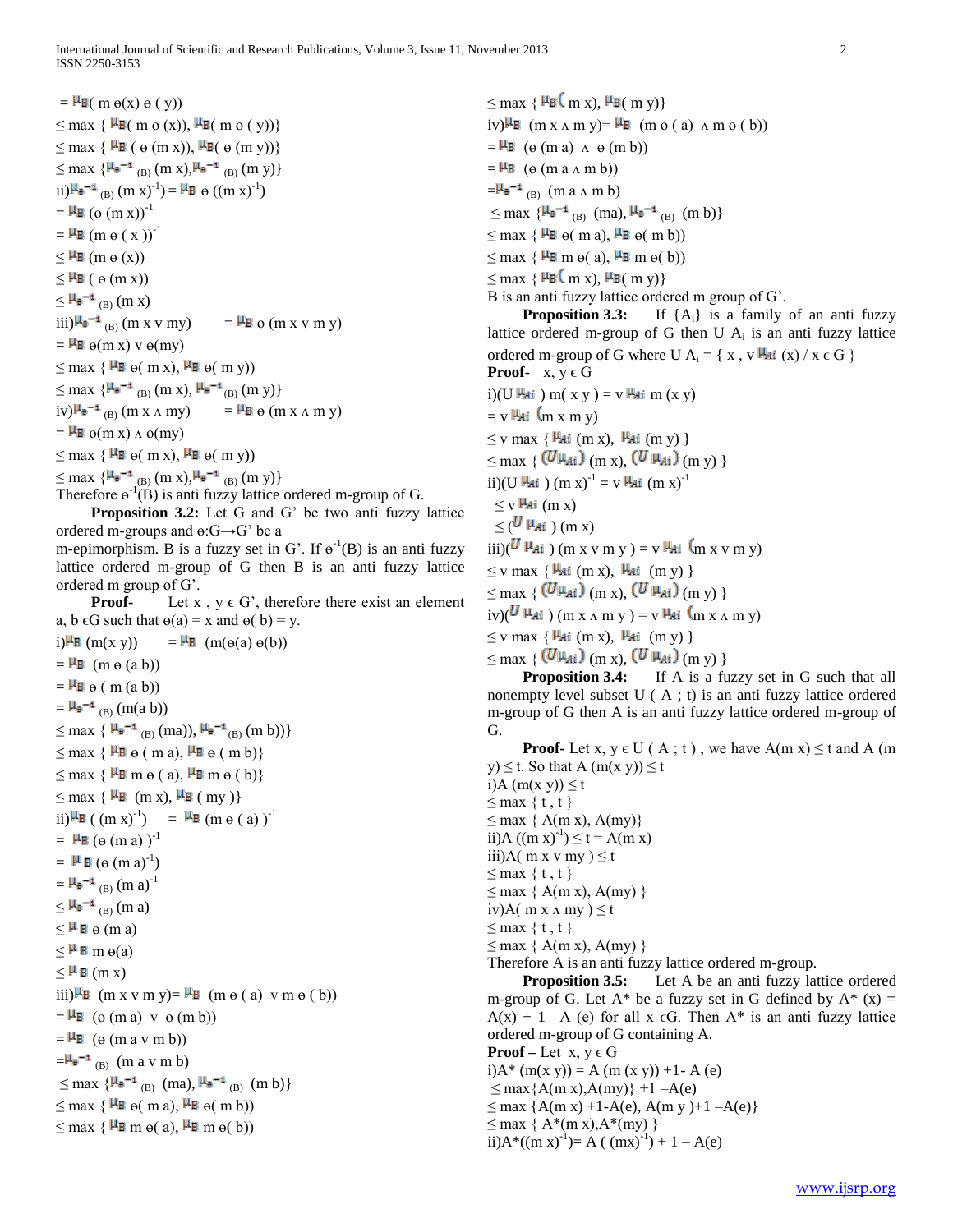International Journal of Scientific and Research Publications, Volume 3, Issue 11, November 2013 3 ISSN 2250-3153

 $\leq$  A (mx) + 1 – A (e)  $\leq$  A\*(mx) iii) $A^*$  ( m x v my)) = A (m x v m y)) +1- A (e)  $\leq$  max $\{A(m x), A(my)\}$  +1 –A(e)  $\leq$  max  $\{A(m x) +1-A(e), A(m y) +1-A(e)\}$  $\leq$  max  $\{A^*(m x), A^*(my)\}$ iv) $A^*$  ( m x  $\Lambda$  my)) = A (m x  $\Lambda$  m y)) +1- A (e)  $\leq$  max {A(m x), A(my)} +1 –A(e)  $\leq$  max {A(m x) +1-A(e), A(m y )+1 -A(e)}  $\leq$  max { A\*(m x), A\*(my) } Also  $A(x) \leq A^*(x)$  for all  $x \in G$ . Therefore A\* is a fuzzy lattice ordered m-group of G containing

A.

**Proposition 3.6:** If A is an anti fuzzy lattice ordered mgroup of G and ɵ is a m-homomorphism of G then the fuzzy set  $A^{\circ} = \{ \langle m \times ; \mu_{A^{\circ}} (m \times) \rangle, \times \in G \}$  is an anti-fuzzy lattice ordered m-group. **Proof-** Let  $x, y \in G$ i)  $\mu_{A}$ <sup>o</sup> (m (x y)) =  $\mu_{A}$   $\theta$  (m( x y))  $=$   $\frac{H_A}{H}$  m  $\theta$ (x y)  $=$   $\frac{M}{A}$  m ( $\Theta$ (x)  $\Theta$ (y))

 $\leq$  max {  $\mathsf{H}_4$  m  $\Theta$ (x),  $\mathsf{H}_4$  m  $\Theta$ (y)}  $\leq$  max {  $\mathsf{H}_{\mathsf{A}}$   $\Theta$ (m x),  $\mathsf{H}_{\mathsf{A}}$   $\Theta$ (m y)}

 $\leq$  max  $\{ \mu_{A^{\circ}} (\text{m x}), \mu_{A^{\circ}} (\text{m y}) \}$ 

ii) $\mathbf{H} \mathbf{A}^{\bullet}$  (m x)<sup>-1</sup>  $=\mathbf{H} \mathbf{A} \cdot \mathbf{\Theta} \left( \mathbf{m} \mathbf{x} \right)^{-1}$ 

 $=$  $\frac{H_A}{A}$  ( $\theta$  (m x))<sup>-1</sup>

 $=$   $\frac{\mu}{\text{A}}$  (m  $\theta$ (x))<sup>-1</sup>

 $\leq$  **H<sub>A</sub>** (m  $\Theta$ (x))

 $\leq$   $\frac{H_A}{H}$   $\Theta$ (m x)

```
\leq \mathsf{H}_{\mathbf{A}^{\bullet}} (m x)
```
iii) $\frac{\mu_A}{\mu}$  (m x v my)) =  $\frac{\mu_A}{\mu}$  e (m x v m y))

 $=$   $\frac{H_A}{H} \theta$  (m x) v  $\theta$  (m x)

 $\leq$  max { $\frac{\mu}{4}$   $\Theta$  (m x),  $\frac{\mu}{4}$   $\Theta$  (m y))

 $\leq$  max  $\{H_A^{\circ}$  (m x),  $H_A^{\circ}$  (m y))

iv)  $\mu_{A}$ <sup>o</sup> (m x  $\Lambda$  my)) =  $\mu_{A}$   $\Theta$  (m x  $\Lambda$  m y))

 $=$   $\frac{\mu}{4}$   $\theta$  (m x)  $\Delta \theta$  (m x)

 $\leq$  max  $\{ \frac{\mu_A}{\mu} \Theta$  (m x),  $\frac{\mu_A}{\mu} \Theta$  (m y))

 $\leq$  max { $\frac{\mu_{A}^{0}}{\mu_{B}^{0}}$  (m x),  $\frac{\mu_{A}^{0}}{\mu_{B}^{0}}$  (m y))

Therefore  $A^{\circ}$  is an anti fuzzy lattice ordered m-group of G.

**Proposition 3.7:** Let T be a continuous t- norm and let f be a m-homomorphism on G. If  $\mu$  is an anti-fuzzy lattice ordered mgroup on G then  $\mu^f$  is an anti fuzzy lattice ordered m-group of f (G).

**Proof-** Let  $A_1 = f^{-1}(m y_1)$ ,  $A_2 = f^{-1}(m y_2)$ ,  $A_{12} = f^{-1}(m (y_1 y_2))$ Consider  $A_1A_2$  = {m x  $\in$  G / m x = m x<sub>1</sub> m x<sub>2</sub> for m x<sub>1</sub> $\in$  A<sub>1</sub>, m x<sub>2</sub>  $\{A_2\}$ <br>If m x  $\in$  A<sub>1</sub>A<sub>2</sub> then  $m x = m x_1 m x_2 \&$  $f (m x) = f (m x_1 m x_2) = f (m x_1) f (m x_2)$  $=$  m y<sub>1</sub> m y<sub>2</sub> = m (y<sub>1</sub> y<sub>2</sub>) m  $x \in f^1(m(y_1 y_2))$  therefore  $A_1A_2C A_{12}$ i) $\mu^f$  (m(y<sub>1</sub>y<sub>2</sub>)) = sup { $\mu$ (mx)/m x  $\epsilon f^{1}$ (m (y<sub>1</sub>y<sub>2</sub>) }  $=$  sup {  $\mu$  (m x ) / m x  $\in$  A<sub>12</sub> }

 $\leq$  sup  $\{ \mu$  (m x ) / m x  $\in$  A<sub>1</sub> A<sub>2</sub>  $\}$ 

 $\leq$  sup  $\{ \mu$  (m x<sub>1</sub> m x<sub>2</sub>) / m x<sub>1</sub> $\in$  A<sub>1</sub>, m x<sub>2</sub> $\in$  A<sub>2</sub>  $\}$  $\leq$  sup {T (μ (m x<sub>1</sub>),T(μ( m x<sub>2</sub>)) / m x<sub>1</sub> ε A<sub>1</sub>, m x<sub>2</sub> ε A<sub>2</sub> }  $\leq$ T[sup{ $\mu$ (mx<sub>1</sub>)/mx<sub>1</sub>∈A<sub>1</sub>}, sup{ $\mu$  ( m x<sub>2</sub>) / m x<sub>2</sub> ∈A<sub>2</sub> }]  $\leq T[sup(\mu (m x_1) / m x_1 \epsilon f^1(m y_1)], sup{\mu(m x_2) / m x_2 \epsilon f^1(m y_2)}$ }]  $\leq T \{\mu^f(m y_1), \mu^f(m y_2)\}\$ ii) $\mu^{f}((m y)^{-1}) = \sup \{ \mu (m x)^{-1} / (m x)^{-1} \in f^{1}(my)^{-1} \}$  $=$  sup {  $\mu$  ( m x )<sup>-1</sup> / ( m x )  $\in$  f<sup>1</sup>(my)}  $\leq$  sup  $\{ \mu$  (m x ) / (m x )  $\in$  f<sup>1</sup>(my)}  $\leq \mu^{f}$  ((m y)) iii) $\mu^f (my_1vm y_2)$ =sup $\{\mu(mx)/mx\epsilon f^1(my_1vm y_2)\}$  $=$  sup { $\mu$  (m x ) / m x  $\in$  A<sub>1v2</sub> }  $\leq$  sup  $\{ \mu$  (m x ) / m x  $\in$  A<sub>1</sub> v A<sub>2</sub>  $\}$  $\leq$  sup  $\{ \mu$  (m x<sub>1</sub> v m x<sub>2</sub>) / m x<sub>1</sub> $\in$  A<sub>1</sub>, m x<sub>2</sub> $\in$  A<sub>2</sub>  $\}$  $\leq$  sup  $\{T (\mu (m x_1)), T(\mu (m x_2)) / m x_1 \in A_1, m x_2 \in A_2 \}$  $\leq$ T[sup{ $\mu$ (mx<sub>1)</sub> /m x<sub>1</sub> ∈A<sub>1</sub>},sup{ $\mu$ ( m x<sub>2</sub>) / m x<sub>2</sub> ∈A<sub>2</sub> }]  $\leq T[\sup{\{\mu (m x_1) / m x_1 \in f^1(m y_1)\}}], \sup{\{\mu (m x_2) / m x_2 \in f^1(m y_2)\}}$ }]  $\leq T \{\mu^{f}(m y_1), \mu^{f}(m y_2)\}\$ iv) $\mu^f$  (m  $y_1 \wedge m y_2$ ))  $=$  sup { $\mu$  (m x ) / m x  $\epsilon$  f<sup>-1</sup>(m y<sub>1</sub>  $\Lambda$  m y<sub>2</sub>) }  $=$  sup {  $\mu$  (m x ) / m x  $\in$  A<sub>1A2</sub> }  $\leq$  sup  $\{ \mu$  (m x ) / m x  $\in$  A<sub>1</sub>  $\land$  A<sub>2</sub>  $\}$  $\leq$  sup { $\mu$  (m x<sub>1</sub>  $\land$  m x<sub>2</sub>) / m x<sub>1</sub> $\in$ A<sub>1</sub>, m x<sub>2</sub> $\in$ A<sub>2</sub> }  $\leq$  sup  $\{T (\mu (m x_1)), T(\mu (m x_2)) / m x_1 \in A_1, m x_2 \in A_2 \}$  $\leq$ T[sup{ $\mu$  (m x<sub>1</sub>/m x<sub>1</sub> ∈A<sub>1</sub>},sup{ $\mu$ (m x<sub>2</sub>) / m x<sub>2</sub> ∈A<sub>2</sub> }]  $\leq T[sup(\mu (m x_1) / m x_1 \epsilon f^1(m y_1)], sup{\mu(m x_2) / m x_2 \epsilon f^1(m y_2)}$ }]  $\leq T \{\mu^f(m y_1), \mu^f(m y_2)\}\$ Therefore  $\mu^f$  is an anti fuzzy lattice ordered m-group of  $f(G)$ . **Proposition 3.8:** Let T be a t-norm. Then every sensible anti fuzzy lattice ordered m-group is an anti fuzzy lattice ordered m-group of G. **Proof-A** is sensible anti fuzzy lattice ordered m-group then we have i)A  $(m(x y)) \le T$  [ A $(m x)$ ,A $(m y)$ ] ii)A ( $(m x)^{-1}$ )  $\leq$  A  $(m x)$ iii)A (m x v m y )  $\leq$  T [ A(m x), A(m y)] iv)A (m x  $\land$  m y )  $\leq$  T [ A(m x), A(m y)] i)max {  $A(m x), A(my)$ } =  $T$  [max { A(m x), A(my)}, max { A(m x), A(my)}]  $=$  max { T [ A(m x), A(my)], T [ A(m x), A(my)]}  $= T \int A(m x) A(my)$  $\leq$  A (m(x y)) ii)A  $((m x)^{-1}) \le A (m x)$ iii)max {  $A(m x), A(my)$ } =  $T$  [max { A(m x), A(my)}, max { A(m x), A(my)}]  $=$  max { T [ A(m x), A(my)], T [ A(m x), A(my)]}  $= T [A(m x), A(my)]$  $\geq$  A (m x v m y)) iv)max {  $A(m x)$ ,  $A(my)$ } =  $T$  [max { A(m x), A(my)}, max { A(m x), A(my)}]  $=$  max  $\{ T [\text{A}(m x), \text{A}(m y)]$ ,  $T [\text{A}(m x), \text{A}(m y)] \}$  $= T [\text{A}(m \text{ x}), \text{A}(m \text{ y})]$  $\geq$  A (m x  $\land$  m y)) Therefore A is an anti fuzzy lattice ordered m-group of G. **Proposition 3.9:** An onto m-homomorphic image of an anti fuzzy lattice ordered m-group with sup property is an anti fuzzy

lattice ordered m-group.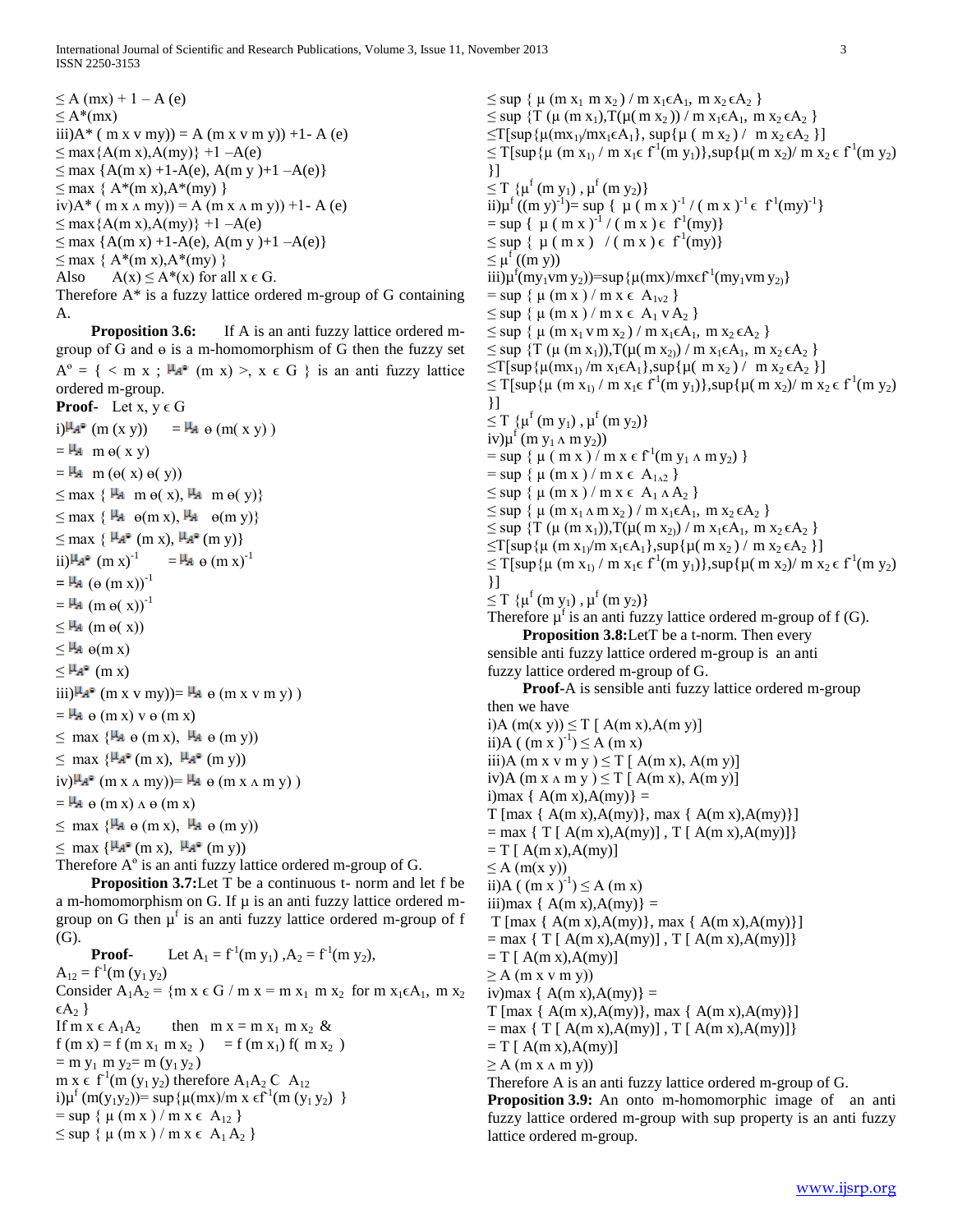**Proof:** Let  $f: G \to G'$  be a onto m-homomorphism of G and let A be an anti fuzzy lattice ordered m-group of G with sup property. Let  $m x'$ ,  $my' \in G'$ Let  $mx_0 \in f^1(m x')$ ,  $my_0 \in f^1(m y')$  be such that A (m x<sub>0</sub>) = sup { A( m x)/ m x  $\epsilon$  f<sup>1</sup>(m x') } & A (m y<sub>0</sub>) = sup { A( m y)/ m y  $\in f^{1}(m y')$ } i)A<sup>f</sup> (m(x'y')) = sup { A(z) / z  $\in$  f<sup>-1</sup>(m (x'y'))}  $=$  sup { A(z) / z  $\in$  f<sup>-1</sup>(m x' my'))}  $\leq$  sup {A(mx<sub>0</sub>my<sub>0</sub>) / mx<sub>0</sub>  $\in$  f<sup>-1</sup>(m x'), my<sub>0</sub>  $\in$  f<sup>-1</sup>(m y') }  $\leq$  sup {A( m x<sub>0</sub> y<sub>0</sub>) / mx<sub>0</sub>  $\in$  f<sup>-1</sup>(m x<sup>'</sup>), my<sub>0</sub>  $\in$  f<sup>-1</sup>(m y') }  $\leq$ sup  $\{max\{A(mx_0),A(my_0)\}/mx_0\in f^1(mx^2), my_0\in$  $f^{1}(m y')$ }  $\leq$  max {sup {A( m x<sub>0</sub>) / mx<sub>0</sub> $\in$  f<sup>-1</sup>(m x<sup>'</sup>)},sup {A( my<sub>0</sub>) /my<sub>0</sub>  $\in$  f<sup>-1</sup>(m y')  $\leq$  max { A<sup>f</sup>(mx'), A<sup>f</sup>(mx')} ii)A<sup>f</sup> ((m x')<sup>-1</sup>)= sup{A(mx<sub>0</sub>)<sup>-1</sup>/(m x<sub>0</sub>)<sup>-1</sup>  $\in$  f<sup>1</sup>( m x')<sup>-1</sup>}  $=\sup \{ A \, (\,m\,x_0\,)^{-1} \, / \, (\,m\,x_0\,)\in\, f^1(\,m\,x') \}$  $\leq$  sup { A( m x<sub>0</sub>) / ( m x<sub>0</sub>)  $\in$  f<sup>1</sup> (m x<sup>'</sup>)}  $\leq A^f((m x'))$ iii) $A^{f}$  (m x' v my'))=sup $\{A(z) / z \in f^{1}(m x' v m y')\}$  $\leq$  sup { A(z) / z  $\in f^{1}(m x')$  v  $f^{1}(m y')$ }  $\leq$  sup {A(mx<sub>0</sub>v m y<sub>0</sub>) /mx<sub>0</sub>  $\in$  f<sup>-1</sup>(mx<sup>2</sup>), my<sub>0</sub>  $\in$  f<sup>-1</sup>(m y<sup>2</sup>) }  $\leq$  sup {A(mx<sub>0</sub>vmy<sub>0</sub>) / mx<sub>0</sub>  $\in$  f<sup>-1</sup>(m x<sup>2</sup>), my<sub>0</sub>  $\in$  f<sup>-1</sup>(m y<sup>2</sup>)}  $\leq$  sup { max {A( m x<sub>0</sub>),A(m y<sub>0</sub>)) / mx<sub>0</sub> ∈ f<sup>-1</sup>(m x<sup>'</sup>), my<sub>0</sub> ∈ f<sup>-1</sup>(m y') }  $\leq$  max {sup {A( m x<sub>0</sub>) /mx<sub>0</sub>  $\in$  f<sup>-1</sup>(m x<sup>'</sup>)},sup {A( my<sub>0</sub>) /my<sub>0</sub>  $\in$  f<sup>-1</sup>(m y')  $\leq$  max { A<sup>f</sup>(m x'), A<sup>f</sup>(m x')} iv) $A^f$  (m x' $\land$  my'))= sup {  $A(z)$  / z  $\in$  f<sup>-1</sup>(m x' $\land$  m y'))}  $\leq$  sup  $\{A(z)/z \in f^{1}(m x') \land f^{1}(m y')\}$  $\leq$  sup {A(mx<sub>0</sub>vmy<sub>0</sub>) / mx<sub>0</sub>  $\in$  f<sup>-1</sup>(m x<sup>2</sup>), my<sub>0</sub>  $\in$  f<sup>-1</sup>(m y<sup>2</sup>)}  $\leq$  sup {A(mx<sub>0</sub>vmy<sub>0</sub>)/mx<sub>0</sub>  $\in$  f<sup>-1</sup>(m x'), my<sub>0</sub>  $\in$  f<sup>-1</sup>(m y') }  $\leq$  sup { max {A( m x<sub>0</sub>), A(m y<sub>0</sub>)) /mx<sub>0</sub> ∈ f<sup>-1</sup>(m x<sup>2</sup>), my<sub>0</sub> ∈ f<sup>-1</sup>(m y<sup>2</sup>) }  $\leq$  max {sup {A( m x<sub>0</sub>) / mx<sub>0</sub>  $\in$  f<sup>-1</sup>(m x')}, sup {A( my<sub>0</sub>) /my<sub>0</sub>  $\in$  f<sup>-1</sup>(m y')  $\leq$  max { A<sup>f</sup>(m x'), A<sup>f</sup>(m x')} **Proposition 3.10:**Let f: G→G' be a lattice group mhomomorphism and A be an anti fuzzy lattice ordered m-group of G' then  $f'$ <sup>1</sup>(A) is an anti fuzzy lattice ordered m-group of G. **Proof** -Let m x, m y  $\in$  G and A be an antiordered m-group of G'. i)f<sup>-1</sup>(A) (m( x y)) = A f (m(x y))  $= A(f(m x) f(m y))$  $= A$  (m f(x) mf(y))  $= A$  ( m f(x) f( y))  $\leq$  max { A (mf(x)), A( mf(y))}  $\leq$  max { A (f(m x)), A(f(my))}  $\leq$  max { f<sup>-1</sup>(A) (m x), f<sup>-1</sup>(A) (m x) } ii)f<sup>-1</sup>(A)  $((m x)^{-1}) = A f ((m x)^{-1})$  $= A (f (m x))^{-1}$  $= A$  (m f(x))<sup>-1</sup>  $\leq$  A ( m f(x))  $\leq$  A (f( m x))  $\leq f^1(A)$  (m x) iii) $f<sup>1</sup>(A)$  (m x v m y)) = A f (m x v m y))  $= A(f(m x) v f(m y))$  $= A$  (m f(x) v m f(y))

 $\leq$  max { A (mf(x)), A( mf(y))}  $\leq$  max { A (f(m x)), A(f(my))}  $\leq$  max { f<sup>1</sup>(A) (m x), f<sup>1</sup>(A) (m x) }  $iv) f<sup>1</sup>(A)$  (m x  $\wedge$  m y)) = A f (m x  $\wedge$  m y))  $= A$  ( f(m x)  $\Lambda$  f(m y))  $= A$  (m f(x)  $\Lambda$  m f(y))  $\leq$  max { A (mf(x)), A( mf(y))}  $\leq$  max { A (f(m x)), A(f(my))}  $\leq$  max { f<sup>1</sup>(A) (m x), f<sup>1</sup>(A) (m x) } Therefore  $f^1(A)$  is an anti fuzzy lattice ordered m-group of G.

## IV. SECTION-4 DIRECT PRODUCT OF ANTI FUZZY LATTICE ORDERED M-GROUPS

**Definition: 4.1** Let A<sub>i</sub> be an antigroup of  $G_i$ , for  $i = 1, 2, \ldots, n$ . Then the product  $A_i$  ( $i = 1, 2, \ldots, n$ ) is the function  $A_1x A_2x ... x A_n: G_1x G_2x ... x G_n \rightarrow L$  defined by  $(A_1x A_2x \ldots x A_n)m(x_1,x_2,\ldots,x_n)$  $=$  max{A<sub>1</sub> (m x <sub>1</sub>),A<sub>2</sub>(mx <sub>2</sub>),......A<sub>n</sub>(mx <sub>n</sub>) } **Proposition 4.2:** The direct product of antiordered m groups is an anti fuzzy lattice ordered m-group. **Proof-** Let  $x = (x_1, x_2, \dots, x_n)$ ,  $y = (y_1, y_2, \dots, y_n) \in G_1 x \ G_2 x \dots x \ G_n$ Let  $A_1x A_2x \ldots x A_{n}A$ i)A(m(x y))= A (m( x <sub>1</sub>y<sub>1</sub>, x <sub>2</sub>y<sub>2</sub>, ..., x <sub>n</sub> y <sub>n</sub>))  $=$ max{A<sub>1</sub>(m x<sub>1</sub>y<sub>1</sub>),A<sub>2</sub> (m x<sub>2</sub> y<sub>2</sub>),......, A<sub>n</sub> (m x <sub>n</sub> y <sub>n</sub>) }  $\leq$  max {max [A<sub>1</sub>(m x<sub>1</sub>), A<sub>1</sub> (m y<sub>1</sub>) ], max [A<sub>2</sub> (m x <sub>2),</sub> A<sub>2</sub>(m y  $_{2})$ ],...max[ A<sub>n</sub> (m x <sub>n</sub>), A<sub>n</sub> (m y <sub>n</sub>)] }  $\leq$  max {max [A<sub>1</sub>(m x<sub>1</sub>), A<sub>2</sub> (m x <sub>2), …</sub> A<sub>n</sub> (m x <sub>n</sub>)], max [A<sub>1</sub>(m  $y_1$  ),  $A_2$  (m y  $_{2)},$   $\dots \dots A_n$  (m y  $_n)$  ]}  $\leq$  max {(A<sub>1</sub>x A<sub>2</sub>x …….. x A<sub>n</sub>) m (x<sub>1</sub>x<sub>2</sub> x<sub>n</sub>), (A<sub>1</sub>x A<sub>2</sub>x) ………  $x A_n$ ) m (  $y_1, y_2, \dots, y_n$ )  $\leq$  max {A( m x), A( m y) } ii)A (m x)<sup>-1</sup> = A m( x<sub>1</sub><sup>-1</sup>, x<sub>2</sub><sup>-1</sup>,........, x<sub>n</sub><sup>-1</sup>)  $=\max\{A_1 \text{ (m x<sub>1</sub><sup>-1</sup>), A_2 \text{ (m x }<sub>2</sub><sup>-1</sup>), \dots, A_n \text{ (m x }<sub>n</sub><sup>-1</sup>)}\}$  $\leq$  max {A<sub>1</sub> ( m x<sub>1</sub>), A<sub>2</sub>(m x <sub>2</sub>),........., A<sub>n</sub> (m x <sub>n</sub>)}  $\leq A$  m(  $x_1, x_2, \ldots, x_n$ )  $\leq$  A (mx) iii)A(m x v m y)) = A (m x <sub>1</sub>v my<sub>1</sub>, m x <sub>2</sub> v my<sub>2</sub>, mx n v m y <sup>n</sup>))  $=$  max { $A_1$  (m x <sub>1</sub>v my<sub>1</sub>),  $A_2$  (m x <sub>2</sub> v my<sub>2</sub>),.........,  $A_n$  (mx <sub>n</sub> v m  $y_n$ ) }  $\leq$  max {max [A<sub>1</sub>(m x<sub>1</sub>), A<sub>1</sub> (m y<sub>1</sub>) ], max [A<sub>2</sub> (m x <sub>2)</sub>, A<sub>2</sub>(m y  $[2]$ ,...max $[A_n$  (m x <sub>n</sub>),  $A_n$  (m y <sub>n</sub>)] }  $\leq$  max {max [A<sub>1</sub>(m x<sub>1</sub>), A<sub>2</sub> (m x <sub>2), …</sub> A<sub>n</sub> (m x <sub>n</sub>)], max [A<sub>1</sub>(m  $y_1$ ),  $A_2$  (m y <sub>2), ........</sub>  $A_n$  (m y <sub>n</sub>) ]}  $\leq$  max {(A<sub>1</sub>x A<sub>2</sub>x … ... x A<sub>n</sub>) m (x<sub>1</sub>x <sub>2</sub> ... x<sub>n</sub>), (A<sub>1</sub>x A<sub>2</sub>x .........  $x A_n$ ) m (  $y_1, y_2, \dots, y_n$ )  $\leq$  max {A( m x), A( m y) } iv)A(m x  $\Lambda$  m y)) = A (m x  $_1\Lambda$  my<sub>1</sub>, m x  $_2\Lambda$  my<sub>2,………</sub>, mx  $_n\Lambda$  m y  $_n$ ))  $=$  max {A<sub>1</sub> (m x <sub>1</sub> $\Lambda$  my<sub>1</sub>), A<sub>2</sub> (m x <sub>2</sub>  $\Lambda$  my<sub>2</sub>),........., A<sub>n</sub> (mx <sub>n</sub>  $\Lambda$  m  $y_n)$ }  $\leq$  max {max [A<sub>1</sub>(m x<sub>1</sub>), A<sub>1</sub> (m y<sub>1</sub>) ], max [A<sub>2</sub> (m x <sub>2),</sub> A<sub>2</sub>(m y  $_{2})$ ],...max[ A<sub>n</sub> (m x <sub>n</sub>), A<sub>n</sub> (m y <sub>n</sub>)] }  $\leq$  max {max [A<sub>1</sub>(m x<sub>1</sub>), A<sub>2</sub> (m x <sub>2), …</sub> A<sub>n</sub> (m x <sub>n</sub>)], max [A<sub>1</sub>(m  $y_1$ ),  $A_2$  (m y <sub>2), …</sub>…..  $A_n$  (m y <sub>n</sub>) ]}